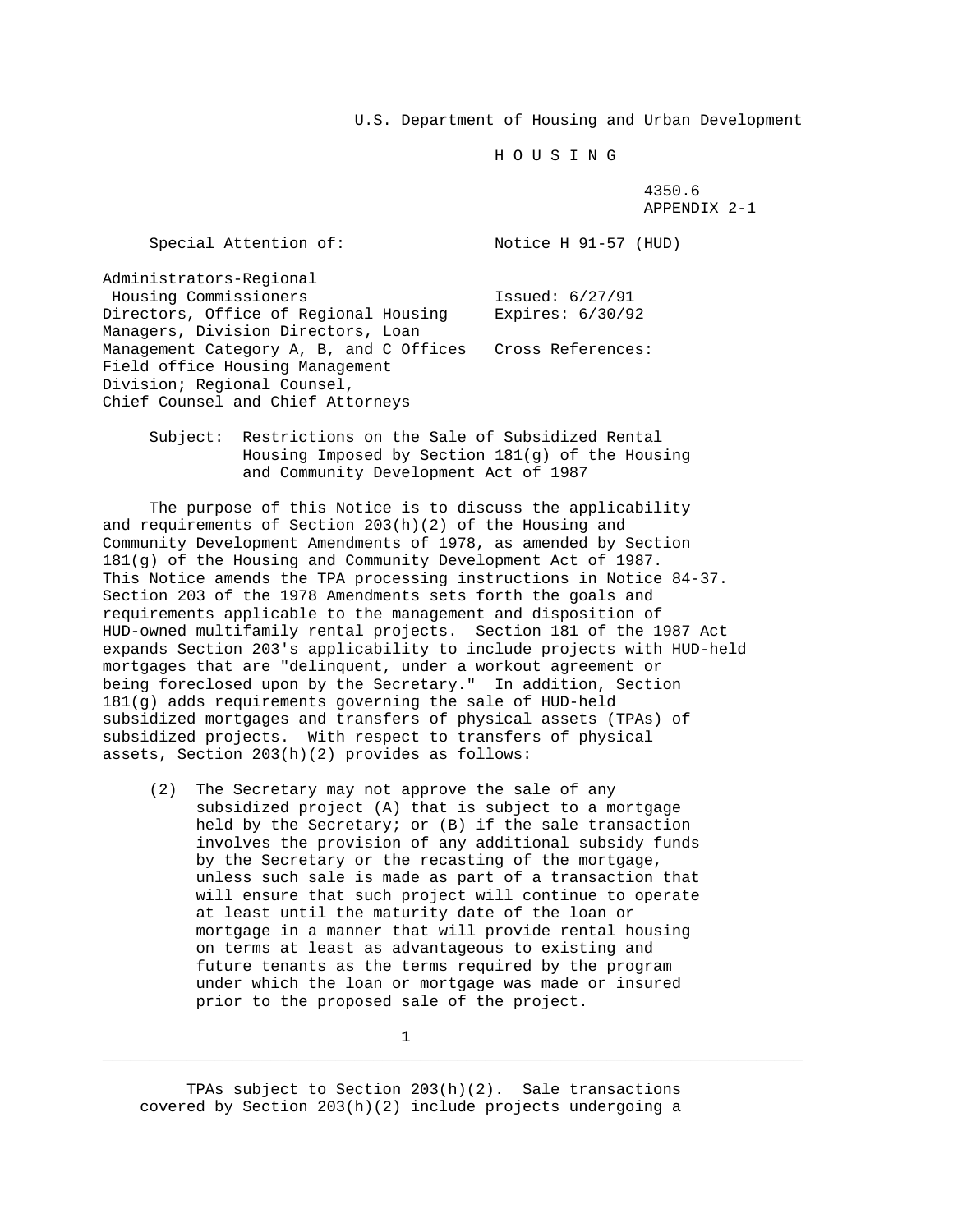transfer of ownership. The Office of General Counsel has concluded that the restrictions set forth in Section 203(h)(2) apply to TPAs requiring either a modified or full review. The phrase "the provision of any additional subsidy funds by the Secretary" includes, but is not limited to, an increase in the number of units under a Section 8 HAP Contract and an increase in the Section 8 contract rents based on rent increases approved in connection with the TPA. For purposes of this Notice, the term "recasting" means any mortgaged indebtedness modification which entails a change in the principal amount, interest rate, monthly mortgage payment, or maturity date.

 Projects subject to Section 203(h)(2). The definition of "subsidized project" is set forth in Section 203(i)(2) of the 1978 Amendments, as amended by Section 181(h) of the 1987 Act and Section 1010(d) of the Stewart B. McKinney Homeless Assistance Amendments Act of 1988, Under this definition, the term "subsidized project," for purposes of Section 203(h)(2), includes a project receiving any of the following forms of assistance:

- (1) a Section 221(d)(3) BMIR loan;
- (2) Section 236 Interest Reduction Payments;
- (3) Rent Supplement assistance;
- (4) the Section 202 or Section 312 programs; or
- (5) project-based assistance under Section 23 or Section 8 regardless of the number of units assisted. (Examples: A project sold by HUD with a purchase money mortgage and Section 8 Property Disposition Set-Aside assistance, or a Section 221(d)(3) market rate project with Section 8 Loan Management Set-Aside assistance.)

 With respect to the TPA approval requirements of Section 203(h)(2), a project is considered "subsidized" even if the only subsidy is Section 8 project-based assistance covering less than 50 percent of the units.

 Restrictions imposed pursuant to Section 203(h)(2). In cases where Section  $203(h)(2)$  is applicable, HUD must condition its approval of the TPA on the purchaser's agreement to extend the prepayment prohibition to the maturity date of the mortgage or execute a use agreement to maintain the project in accordance with the tenant-related provisions of the applicable mortgage insurance program until the maturity date of the mortgage. The nature of the restriction required by Section  $203(h)(2)$  is determined by the "program under which the loan or mortgage was made or insured," and not by the requirements of the Section 8 program. Thus, for example, if the project's mortgage was insured under the Section  $221(d)(4)$  program and the owner and HUD

 4/92 2 of 5 \_\_\_\_\_\_\_\_\_\_\_\_\_\_\_\_\_\_\_\_\_\_\_\_\_\_\_\_\_\_\_\_\_\_\_\_\_\_\_\_\_\_\_\_\_\_\_\_\_\_\_\_\_\_\_\_\_\_\_\_\_\_\_\_\_\_\_\_\_

## 4350.6 APPENDIX 2-1

agree to comply with Section  $203(h)(2)$  through the execution of a use agreement, the agreement would include only those tenant protections (e.g., maintenance of rental use) which are derived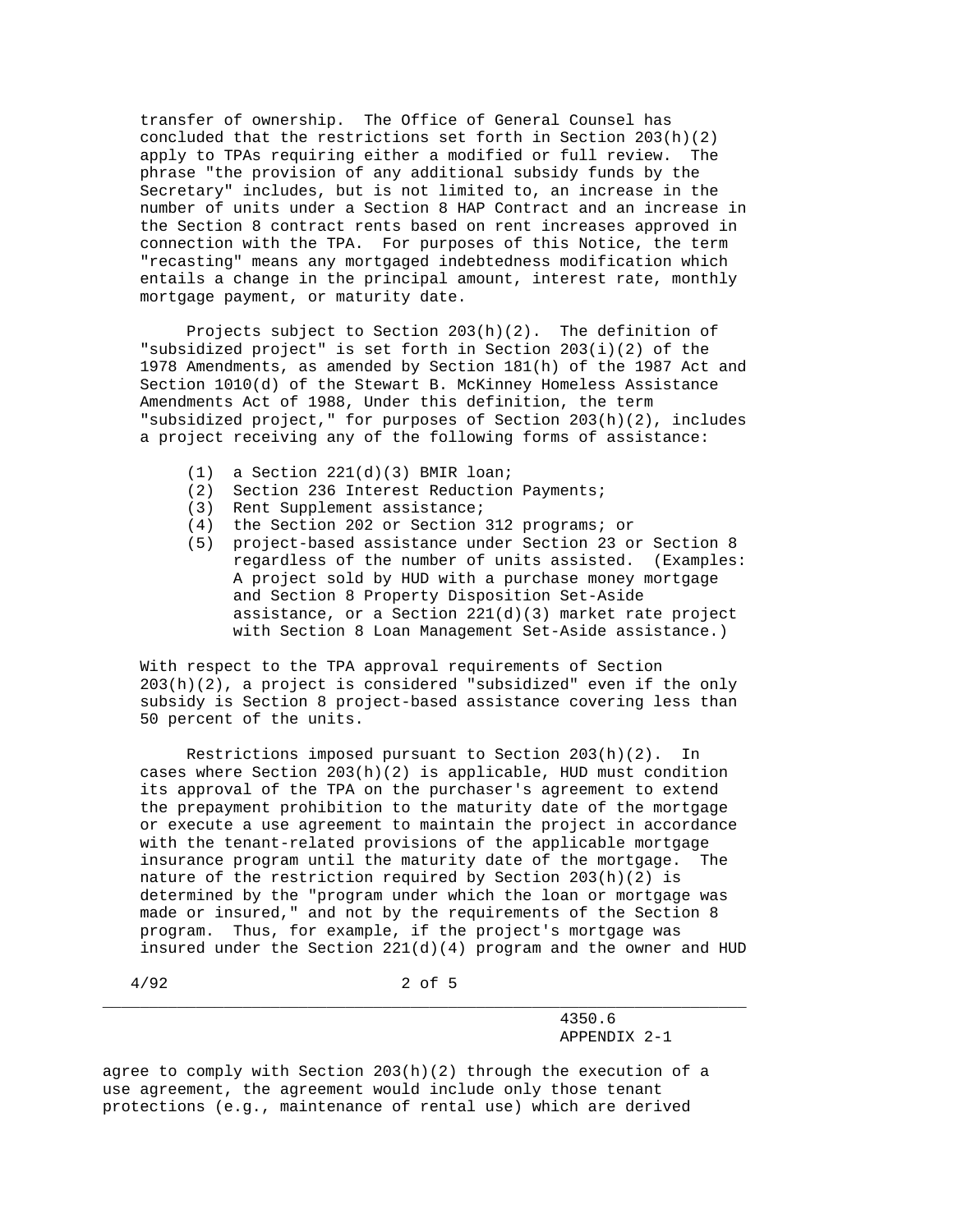from the Section 221(d)(4) program requirements.

 Implementation. Upon receiving an application for TPA approval, the field office should take the following steps in order to implement Section 203(h)(2):

- 1. Determine whether the project is a "subsidized project" for purpose of Section 203(h)(2), and if so, whether (a) the mortgage is HUD-held, or (b) the sale transaction involves the provision of any additional subsidy funds by the Secretary or a recasting of the mortgage.
- 2. If the project is a subsidized project for purposes of Section 203(h)(2), and either (a) the mortgage is HUD-held or (b) the sale transaction involves the provision of any additional subsidy funds by the Secretary or a recasting of the mortgage, notify the applicant that the purchaser will have to comply with Section  $203(h)(2)$ , and inquire whether the purchaser intends to meet this requirement by extension of the prepayment prohibition until the maturity date of the mortgage or by execution and recordation of a use agreement that would have priority over all liens and encumbrances other than the HUD mortgage (except as approved by HUD). The use agreement would not have priority over liens and encumbrances placed on the property prior to the TPA and approved by HUD, but would have priority over liens and encumbrances imposed in connection with the TPA. The use agreement would be enforceable by HUD as well as tenants and potential tenants, and would continue in effect until the maturity date of the mortgage.
- 3. If the purchaser elects to comply with Section 203(h)(2) by extending the prepayment prohibition, the field office should execute a Modification of Note and Mortgage to effect such an extension at the time of TPA approval. For TPAs involving HUD insured mortgages, the mortgagor must obtain consent of the mortgagee to extend the prepayment prohibition, and the mortgagee and mortgager, as well as HUD, must execute the Modification of Note and Mortgage. For TPAs involving HUD-held mortgages, the Modification is executed by the mortgager and HUD. Prior to execution of the Modification, the mortgagor must obtain a sample title insurance policy endorsement from the title insurance company and submit it to HUD for review. Once the Modification has been executed it should be recorded,

\_\_\_\_\_\_\_\_\_\_\_\_\_\_\_\_\_\_\_\_\_\_\_\_\_\_\_\_\_\_\_\_\_\_\_\_\_\_\_\_\_\_\_\_\_\_\_\_\_\_\_\_\_\_\_\_\_\_\_\_\_\_\_\_\_\_\_\_\_

 $3 \text{ of } 5$   $4/92$ 

and Field Counsel should obtain, at the mortgagor's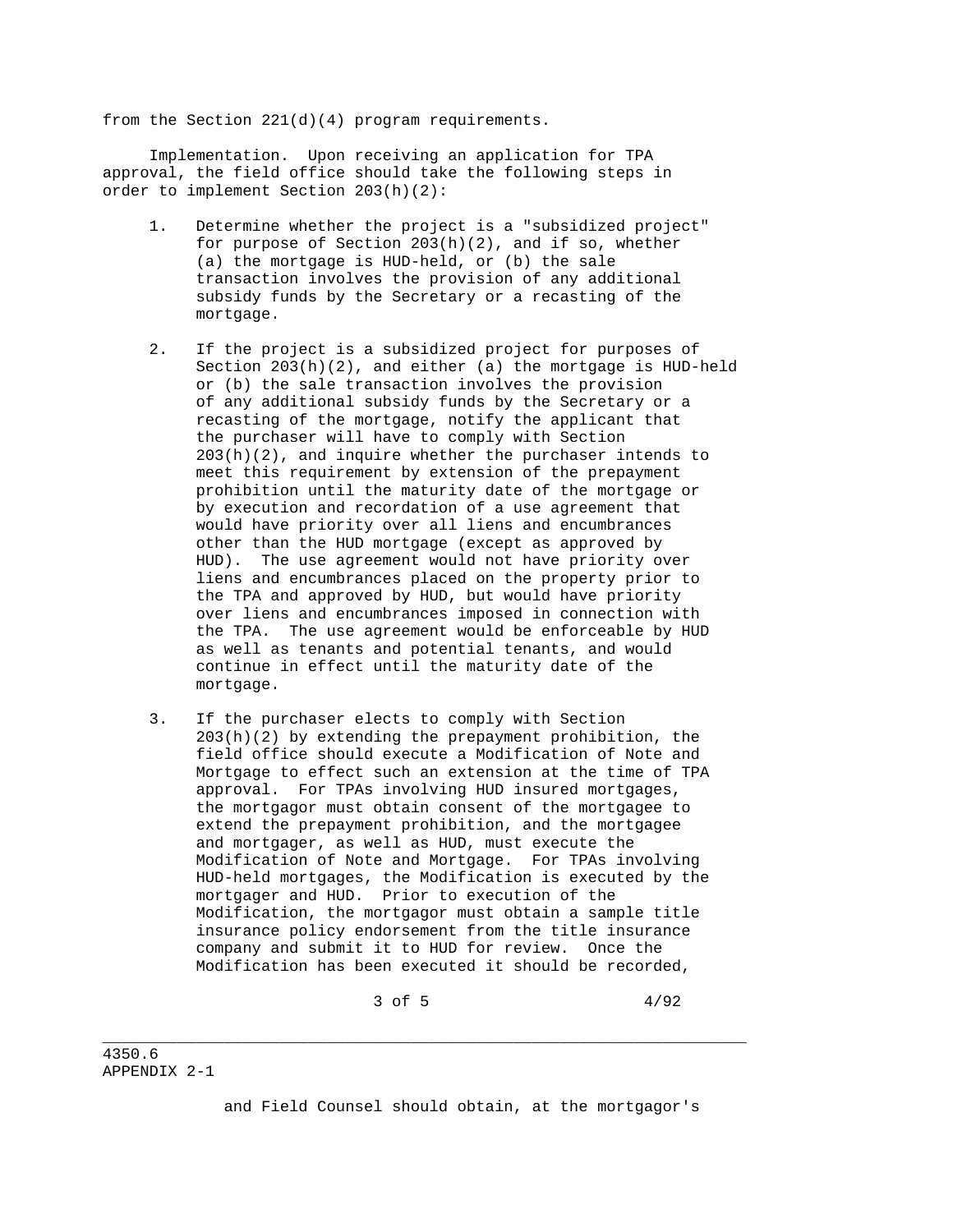expense, a title endorsement updating to the date of recordation the effective date of the title policy without adding any senior liens or other senior encumbrances (except as approved by HUD). Should the mortgagee withhold consent of the modification of the mortgage or mortgage note, the owner must execute a use agreement as described in the following paragraph.

 4. If the purchaser elects to comply with Section  $203(h)(2)$  through the execution of a use agreement, Field Office staff should obtain a use agreement for the appropriate project type. The Office of the General Counsel's Multifamily Mortgage Division (Loan Management and Property Disposition Section) will be responsible for the development of these agreements, except in the case of Section 202 in which case the Office of General Counsel's Assisted Housing Division will be responsible for the development of a sample agreement. Sample use agreements for each type of project (221(d)(3), 236, 202, etc.) will be forwarded to Field Offices. Upon execution, the use agreement should be recorded. Field Counsel should ensure that the use agreement has priority over all liens other than the HUD mortgage (except as approved by HUD) and will continue in effect until the maturity date of the mortgage. See paragraph 2 above.

 Finally, the effective date of these requirements is June 16, 1989. A memo dated June 16, 1989, from Donald Kaplan, Director, Office of multifamily Housing management, directed field offices not to accept, process or approve any TPA application for any subsidized project with a HUD-held mortgage, and to cease processing any TPAs that had already been submitted. Likewise, in the case of any TPA application involving a subsidized project with an insured mortgage in which the TPA included additional HUD assistance or the recasting of the mortgage, field offices were to inform owners that the TPA would be held by the field office until further instructions were received. Field Offices should not have given preliminary approval for any TPAs falling into these categories without first having secured a written agreement from the owner stating that the owners would continue to manage the project under its current program for the remaining term of the mortgage.

 Field Office staff should review each TPA processed since the effective date, in order to determine whether Section 203(h)(2) is applicable to the TPA. In cases where Section  $203(h)(2)$  is applicable and the Field Office obtained the written agreement described above from the owner, the Field Office Loan Management staff should write a certified letter to the owner of record at the address of record as soon as possible. This letter

\_\_\_\_\_\_\_\_\_\_\_\_\_\_\_\_\_\_\_\_\_\_\_\_\_\_\_\_\_\_\_\_\_\_\_\_\_\_\_\_\_\_\_\_\_\_\_\_\_\_\_\_\_\_\_\_\_\_\_\_\_\_\_\_\_\_\_\_\_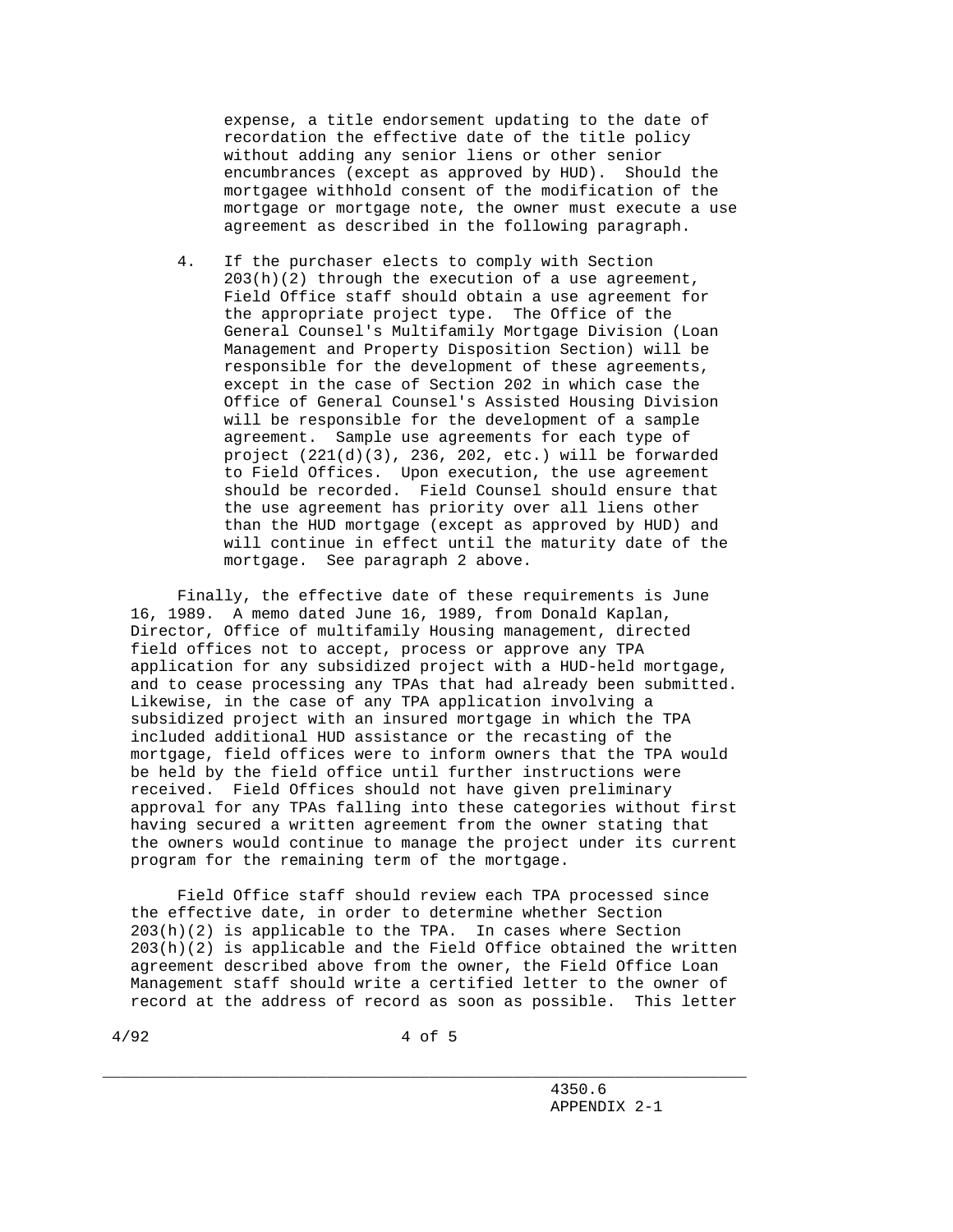should explain the requirements of Section  $203(h)(2)$  to the owner, including the requirement that the owner must agree to extend the prepayment prohibition by executing a Modification of Note and Mortgage or to maintain the tenant-related provisions of the applicable mortgage insurance program by executing a use agreement. This letter should also have a copy of this Notice attached. If the owner refuses to extend the prepayment prohibition or execute a new use agreement, the Field Office should inform the owner that the Department will not grant final TPA approval, approve a plan of action for the project under Title II of the Housing and Community Development Act of 1987 or under Title VI of the Cranston-Gonzalez National Affordable Housing Act, or otherwise approve any request by the owner for approval of prepayment of the mortgage. In cases where preliminary approval was granted by the Field Office without securing the necessary agreements, the owner will not be held to the retroactive requirements imposed by this notice.

 Regional Offices will have oversight responsibility for projects requiring retroactive review and action. The Regional Director of Housing should designate one person to assume this oversight responsibility. All projects calling for retroactive review should be processed within 90 days of this Notice.

 You may address specific questions concerning this Notice to the appropriate Desk Officer, Operations Division, Office of Multifamily Housing Management or to Harold Levy of the Office of General Counsel, Multifamily Mortgage Division, at FTS 458-2975.

 $\overline{\phantom{a}}$  , which is a set of the set of the set of the set of the set of the set of the set of the set of the set of the set of the set of the set of the set of the set of the set of the set of the set of the set of th

 Assistant Secretary for Housing Federal Housing Commissioner

 $5$  of 5  $4/92$ 

\_\_\_\_\_\_\_\_\_\_\_\_\_\_\_\_\_\_\_\_\_\_\_\_\_\_\_\_\_\_\_\_\_\_\_\_\_\_\_\_\_\_\_\_\_\_\_\_\_\_\_\_\_\_\_\_\_\_\_\_\_\_\_\_\_\_\_\_\_

 4350.6 APPENDIX 2-2

Notice of Election to Proceed Title II or Title VI

 \*\*\*\*\*\*\*\*\*\*\*\*\*\*\*\*\*\*\*\*\*\*\*\*\*\*\*\*\*\*\*\*\*\*\*\*\*\*\*\*\*\*\*\*\*\*\*\*\*\*\*\*\*\*\*\*\*\*\*\*\*\*\*\*\*\*\*\*  $\star$  \*  $\star$   $\star$  $\star$  \*  $\star$  \*  $\star$  \*  $\star$  \*  $\star$   $\star$  \* GRAPHICS MATERIAL IN ORIGINAL DOCUMENT OMITTED \*  $\star$  \*  $\star$  \*  $\star$  \*

 $\_$  , and the set of the set of the set of the set of the set of the set of the set of the set of the set of the set of the set of the set of the set of the set of the set of the set of the set of the set of the set of th